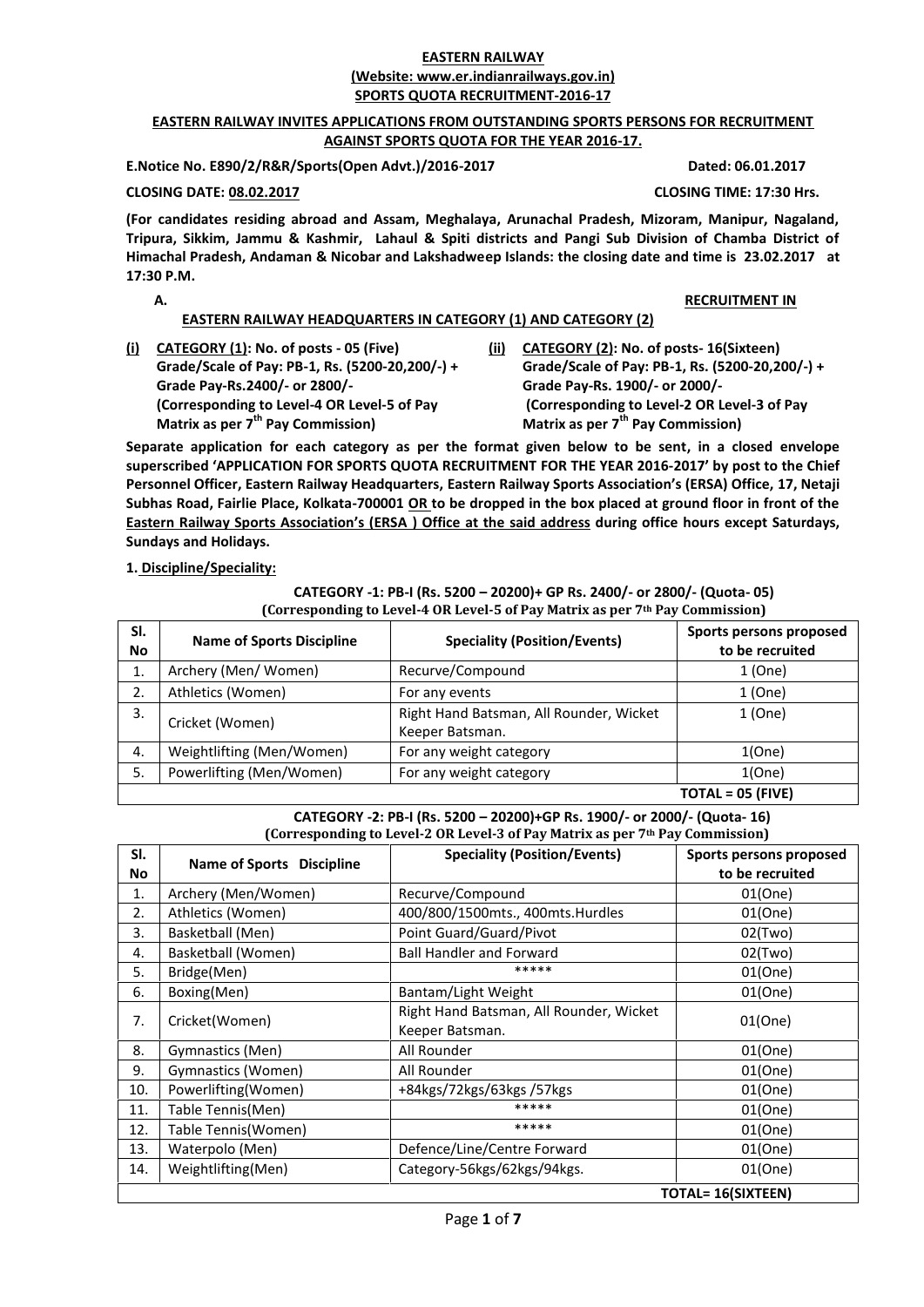**2. Sports Norms: For Category (1)** Represented the country in Olympic Games (Senior Category) or secured at least 3<sup>rd</sup> position in World Cup (Junior/Senior Category) or World Championships (Junior/Senior Category) or Asian Games(Senior Category) or Commonwealth Games (Senior Category).

**Sports Norms: For Category (2)** Represented the Country in World Cup (Junior/Senior Category) or World Championships (Junior/Senior Category) or Asian Games (Senior Category) or Commonwealth Games (Senior Category) **OR** at least 3rd position in Commonwealth Championships (Junior/Senior Category) or Asian Championships/Asia Cup (Junior/Senior Category) or South Asian Federation (SAF) Games (Senior Category) or USIC (World Railway) Championships (Senior Category) **OR** at least 3rd position in Senior/Youth/Junior National Championships **OR** at least 3rd position in National Games organized under the aegis of Indian Olympic Association **OR** at least 3rd position in All India Inter University Championships organized under the aegis of Association of Indian Universities OR 1<sup>st</sup> position in Federation Cup Championships (Senior Category).

**NOTE:** All the Championships mentioned above as sports norms for recruitment shall be conducted under the aegis of recognized International/National/State Sports Federation and also recognized by the Railway Sports Promotion Board.

# **3. Educational Qualifications:**

**Category (1) -** Minimum Degree from a recognized University or its equivalent.

**Category (2) -** Minimum pass 12th Class (+2 Stage).

**4. Age:** Minimum 18 years and maximum 25 years **(as on 01.07.2017)**.

**5.** Appointment will be subject to being medically fit in the appropriate category after empanelment of the candidate.

#### **6. Eligibility Norms apart from conditions indicated against Item No.2, above for Category (1) & (2):- (I) For Athletics**:

**(a)** Since both Senior National Open Athletics Championships and National Inter-State Senior Athletics Championships are at par in athletics, medal winning performance in National Inter-State Senior Athletics Championships will also be considered for recruitment against the posts having Grade Pay Rs.1900/2000/- in Pay Band Rs.5,200-20,200**/-** (Corresponding to Level-2 OR Level-3 of Pay Matrix as per 7th Pay Commission).

**(b)** Sports persons having the sports achievements in any of the recognised championship/ event in the game of athletics (walk) and fulfilling all other conditions as per extant policy instruction will be eligible to be considered for trial for recruitment against sports quota, irrespective of any difference in distance. However, selection trial will be conducted as per requirement/standard of Senior National Championship for that game and event.

**(II) For Archery:** The sports achievements in the events conducted by Archery Association of India or their affiliated units will not be considered for recruitment.

**(III)For Boxing (Men):** The sports achievements in the events conducted by Indian Amateur Boxing Federation or their affiliated units will not be considered for recruitment.

**(IV) For Gymnastics:** The sports achievements in the events conducted by Gymnastics Federation of India or their affiliated units will not be considered for recruitment.

**(V) For Table Tennis**: Sportspersons may also be considered for recruitment on the basis of their current annual All India Rankings, in the Grade Pay and Pay Band, as per following criteria.

| Name of                   | <b>Grade Pay</b>                       | Pay Band                         | Minimum sports norms for recruitment |                |                                            |  |
|---------------------------|----------------------------------------|----------------------------------|--------------------------------------|----------------|--------------------------------------------|--|
| Pay Band/<br><b>Scale</b> | In Rupees                              |                                  | <b>Age Category</b>                  | Event          | <b>Current Annual All India</b><br>Ranking |  |
|                           | 1900/- OR 2000/-                       | 5,200-20,200/-                   | Seniors                              | <b>Singles</b> | Up to $12^{th}$ Position                   |  |
| PB-I                      | (Corresponding to                      |                                  |                                      | <b>Doubles</b> | Up to $4^{\text{th}}$ position             |  |
|                           |                                        | Level-2 OR Level-3 of Pay Matrix |                                      | Singles        | Up to $6th$ position                       |  |
|                           | as per 7 <sup>th</sup> Pay Commission) |                                  | <b>Juniors</b>                       | Singles        | Up to $6^{th}$<br>position                 |  |

Only the current Annual All India Ranking shall be considered for these purposes. Ranking in Mixed- Doubles shall not be considered.

# **(VI) For Cricket (Women):**

**(a)** At International level, representation in main Indian Senior Team in a Test Match or in a Limited Over One Day International match or in a Twenty-20 Overs match shall also be considered for recruitment against the post having grade pay Rs. 1900 OR 2000/- in Pay Band 5200-20,200/- (Corresponding to Level-2 OR Level-3 of Pay Matrix as per  $7<sup>th</sup>$  Pay Commission).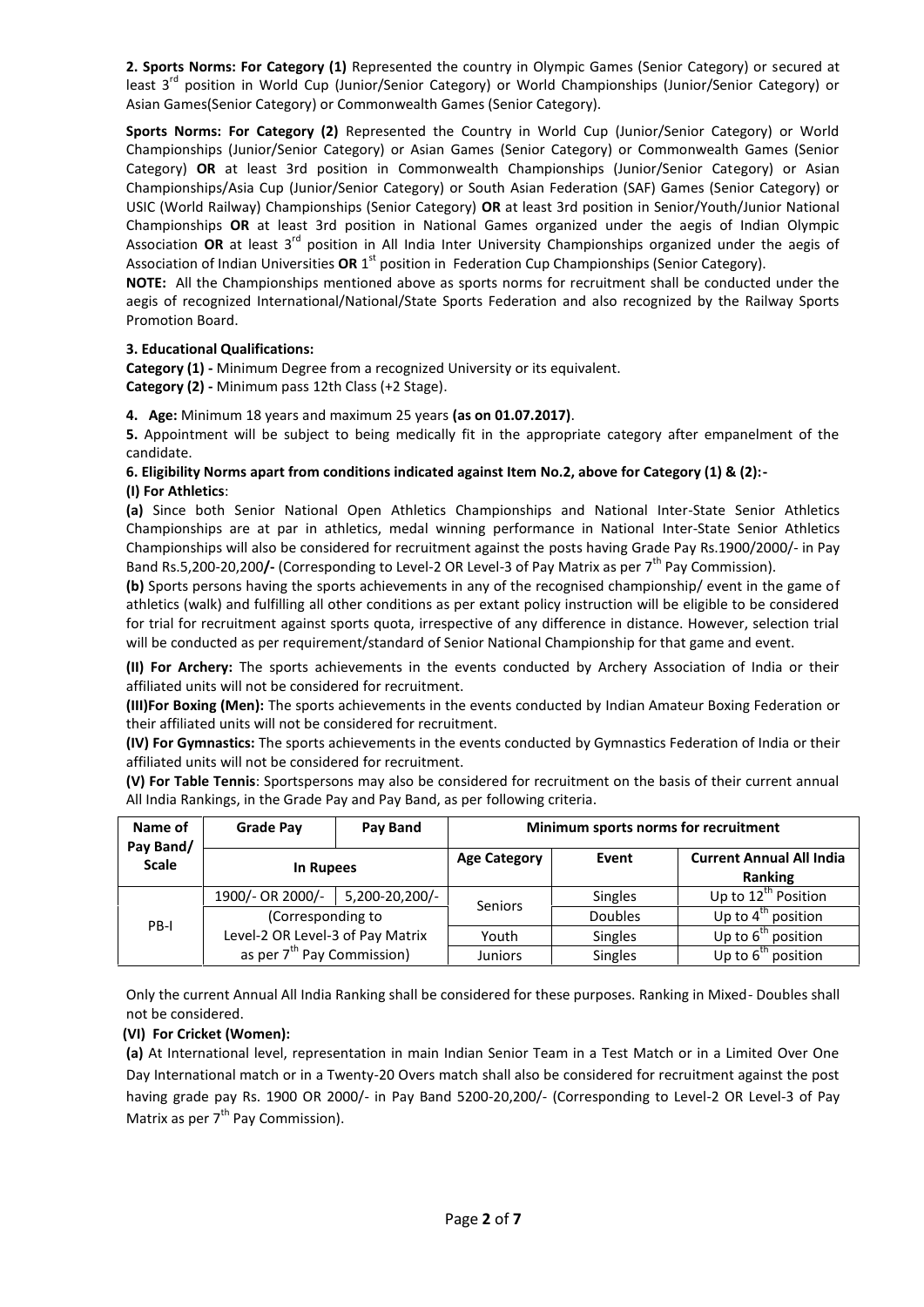**(b)** At National level, following sports achievements in 4 Days/One Day Limited Overs/Twenty-20 Overs Women Cricket Championship organised under the aegis of BCCI, may also be considered for recruitment against the posts having Grade Pay Rs. 1900 OR 2000/- in Pay Band Rs. 5,200-20,200/-.(Corresponding to Level-2 OR Level- 3 of Pay Matrix as per  $7<sup>th</sup>$  Pay Commission).

| SI.No. | <b>Details of Championships</b>                                                            | Category                | Minimum Sports Achievements for Recruitment in<br>Grade Pay.                                                  |  |  |
|--------|--------------------------------------------------------------------------------------------|-------------------------|---------------------------------------------------------------------------------------------------------------|--|--|
|        |                                                                                            |                         | Rs. 1900/2000/- (Corresponding to Level-2 OR<br>Level-3 of Pay Matrix as per 7 <sup>th</sup> Pay Commission). |  |  |
| (i)    | All India Inter State Elite Senior/Youth (U-23)/<br>Plate<br>Group<br>land<br>Championship | Junior (U-19)           | Semifinalists of Elite Group Championships.                                                                   |  |  |
| (i)    | All<br>India<br>State<br>Inter<br>Championships.                                           | Senior/Junior (U-19)    | Semifinalists of All India Knockout Stage.                                                                    |  |  |
| (iii)  | All<br>India<br>Zonal<br>Inter<br>Championships.                                           | Senior/Junior<br>(U-19) | Finalist.                                                                                                     |  |  |

**(VII) For Bridge:** Winter National Bridge Championship is the only recognised National Championship in senior category for considering recruitment. Performance in Inter State Bridge Championship (erstwhile Summer National Bridge Championship) shall not be considered.

**(VIII) For Basketball:** The sports achievement in the events conducted by Basketball Federation of India or its affiliated units after 28/03/2015 shall not be considered for recruitment.

**7.** If any suitable/eligible candidate is not available in the disciplines for Category-1 i.e. for PB-1 with GP Rs.2400 OR 2800/- (Corresponding to Level-4 OR Level-5 of Pay Matrix as per  $7^{th}$  Pay Commission), then the same quota may be downgraded to the quota for Category-2 i.e. for PB- 1 with GP. 1900 OR 2000/- (Corresponding to Level-2 OR Level-3 of Pay Matrix as per  $7<sup>th</sup>$  Pay Commission) for the same discipline.

# B. **GENERAL CONDITIONS:**

**(1)** Sports persons having sports norms for higher Grade Pay and who have applied against the vacancies for the lower Grade Pay can be considered for recruitment against the Grade Pay applied for only. In such cases the sportsperson has to give an undertaking that he/she will not claim for higher Grade Pay after joining the Railways, on the basis of sports achievement he/she has acquired prior to joining Railways. **(2)** For recruitment in following sports disciplines, the age group for Junior National Championships will be considered as mentioned against each below:-

| Discipline/Game Age Group (Junior National Championships) |                     |                                                                                                                                                                         |          |  |  |
|-----------------------------------------------------------|---------------------|-------------------------------------------------------------------------------------------------------------------------------------------------------------------------|----------|--|--|
| Athletics (W)                                             | Under-20            | Power lifting (M & W)                                                                                                                                                   | Under-23 |  |  |
| Basketball (M&W)                                          | Under-18            | Table Tennis (M&W)                                                                                                                                                      | Under-17 |  |  |
| Bridge(Men)                                               | Under-25            | Weightlifting (M & W)                                                                                                                                                   | Under-20 |  |  |
|                                                           |                     | Waterpolo (M)                                                                                                                                                           | Under-18 |  |  |
| Cricket (W)                                               | Overs Championship} | Under-19 (a) Inter-State All India Knock Out/Inter State Zonal Tournament {One Day<br>Limited Overs Championship} (b) All India Inter Zonal Tournament {One Day Limited |          |  |  |

 **(3) Eligibility will be considered based on the sports performance in the championships held on 01.04.2014 or afterwards only and the sportsperson shall be a currently active player. For this purpose, concluding day of the championships will be taken into account. Performance in earlier championships, i.e. before 01.04.2014 will not be taken into consideration.**

**(4)** The selection will be conducted through trial and interview.

**(5)** Attested Caste Certificates (from appropriate Civil Authorities in standard proforma with Photograph) should be enclosed.

- **(6)** (i) Eastern Railway reserves the right to consider only those candidates who have the potential to strengthen Eastern Railway's existing teams on the basis of field trials conducted.
	- (ii) For individual events, the performance during the field trial may preferably be equivalent or better than the 3rd place (time/distance etc.) of last All India Railway Championships**.**
- **(7) Examination Fees :**
- (i) For all candidates, except those mentioned in sub-para (ii) below, Rs. 500/- (Rupees five Hundred) only. This Examination Fee is not refundable/transferable/adjustable under any circumstances.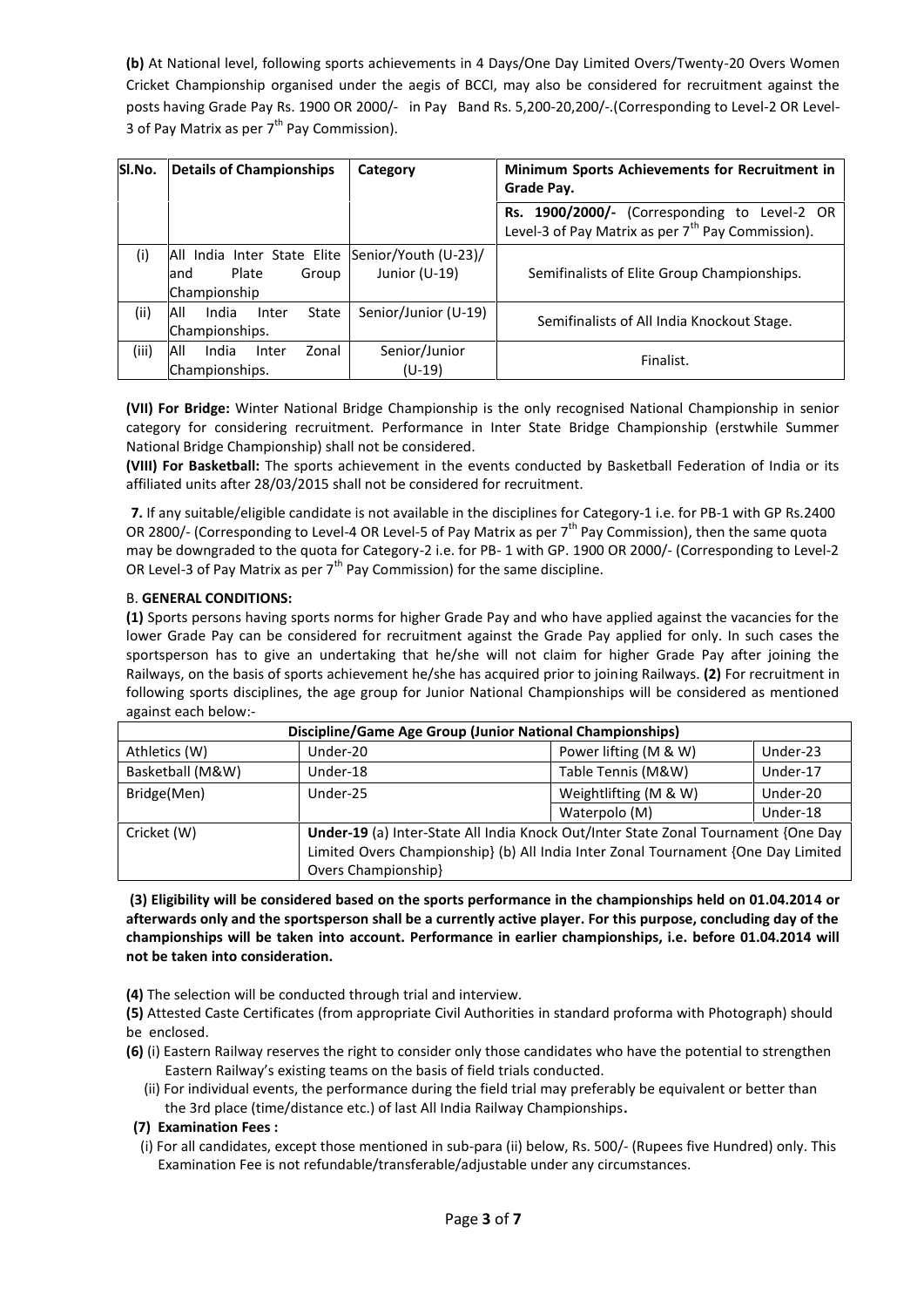- (ii) For candidates belonging to SC, ST, Women, Minorities and Economically Backward Classes Rs. 250/- (Rupees two hundred Fifty) only with a provision for refunding the same to those who actually appear in the Trial.
- (iii) The Examination Fee is payable in Indian Postal Order (IPO Payable at GPO, Kolkata) drawn in favour of **'F&CAO, Eastern Railway, Kolkata'.**
- (iv) IPOs issued before the date of publication of this Employment Notice or after the closing date will not be accepted and the Application Form will be rejected.
- (v) Application received with Cash/Cheque/Money Order/Central Recruitment Fee Stamps/ Demand Draft will not be accepted and will be rejected.
- (vi) Candidates must write their name, full address at the space provided in the IPO.
	- **Note :** \* Minority will mean Muslims, Christians, Sikhs, Buddhists, Janis and Zoroastrians (Parses).
		- \*\* Economically Backward Classes will mean the candidates whose family income is less than Rs. 50,000/- (Rupees fifty thousand) per annum.
- (vii) Authorities Competent to issue income certificates for the purpose of identifying economically backward classes. (As per Format 'A' given below)
	- (a) District Magistrate or any other Revenue Officer up to the level of the Tahsildar.
	- (b) Sitting Member of Parliament of Lok Sabha for persons of their own constituency.
	- (c) Below Poverty Line (BPL) Card or any other certificate issued by Central Government under a recognized poverty alleviation programme or Izzat MST issued by Railways.
	- (d) Union Minister may also recommend for any person from anywhere in the Country.
	- (e) Sitting Member of Parliament of Rajya Sabha for persons of the District in which these MPs normally reside.

## **FORMAT 'A'**

## FORMAT OF INCOME CERTIFICATE TO BE ISSUED ON LETTER HEAD INCOME CERTIFICATE FOR REFUND OF EXAMINATION FEES

| Name of candidate                         |   |        |
|-------------------------------------------|---|--------|
| Father's Name                             |   |        |
| Age (with date of birth)                  |   |        |
| <b>Residential Address</b>                |   |        |
| Annual Family Income (in words & figures) | ٠ |        |
| Date of issue                             |   |        |
| Signature                                 |   |        |
|                                           |   | `Name` |

Stamp of Issuing Authority

**(8)** Two self-addressed envelopes (11" X 5") should be sent alongwith the application.

## **(9) Last date of receipt of application is 08.02.2017(17.30 hrs.) and 23.02.2017 (17.30 hrs.) for the candidates residing in places as separately mentioned at the top of the notification.**

**(10)** (i) Application for Category (1) & (2) to be sent in a closed envelop superscribed "APPLICATION FOR SPORTS QUOTA RECRUITMENT FOR THE YEAR 2016-17' indicating the category, by post or to be dropped in a drop box at the address mentioned in Item-A above. (ii) All copies of certificates submitted alongwith the application should be duly attested by a Gazetted Officer.

**(11)** SC/ST candidates will be given free travelling authority for attending the selection trial/interview etc.

**(12)** The selected candidates should accept posting anywhere in Eastern Railway.

**Note: (a)** Kindly ensure to bring original documents for Date of Birth, Educational Qualification, Sports Achievements, Caste Certificate etc., on the date of trial/interview etc., without which the candidate will not be allowed to appear in the trial/interview. **(b)** No TA/DA/Accommodation will be given for appearing in the selection trial/interview etc. **(c)** The candidates will have to bring their own kit and also two recent passport size photographs (same as affixed on the application). **(d)** The candidates may be required to stay during the selection trials for 2-3 days for which they have to make their own arrangements. **(e)** The Railway Administration reserves the right to fix any date and venue for trials/interview etc., change in venue or postpone trials/interview etc. for its own convenience, which can also be cancelled due to unforeseen causes against which no request/claim will be entertained. **(f)** Non-fulfillment of any of the criteria mentioned in this advertisement will make the application *liable for rejection*.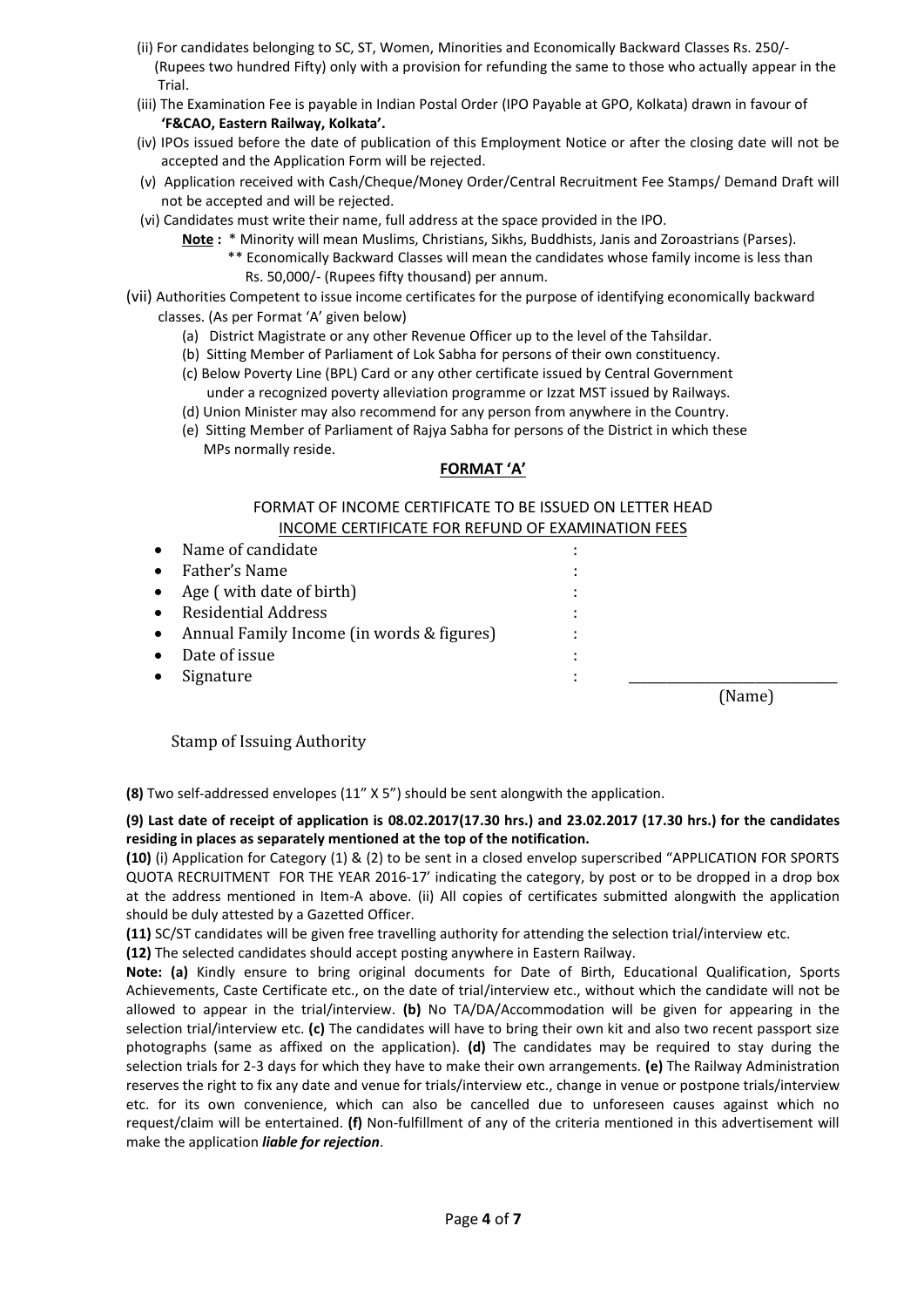**(g) Reservation for SC/ST/OBC etc. is not applicable for sports quota recruitment**. **(h)** *All or any of the terms/conditions in the notification can be modified/cancelled without any notice.* **(i)** The application should be filled in the candidate's own handwriting. **(j)** Incomplete application is liable to be rejected. **(k)** Canvassing in any form will make the candidature liable for rejection. **(l)** Separate application with separate Postal Order to be submitted for each Category. **(m)** Railway Administration does not undertake any responsibility for sending reply to the candidates not selected or not called for. **(n)** Mere calling / appearing for trial/interview etc. does not confer any right or claim for appointment. **(o)** Names of the successful candidates declared to be so by the Competent Authority will be published separately, whose candidature shall be provisional till completion of departmental verification of qualifications, certificates etc. and found genuine along with other formalities as per extant rules. **(p)** Railway Administration will not be held responsible for postal delay. **(q)** THIS NOTIFICATION ALONGWITH FURTHER DETAILS LIKE LIST OF CANDIDATES FOUND ELIGIBLE FOR ATTENDING TRIALS, DATES & VENUES OF TRIALS AND OTHER NECESSARY INFORMATION RELATED TO THIS RECRUITMENT WILL ALSO BE AVAILABLE ON THE EASTERN RAILWAY WEBSITE "www.er.indianrailways.gov.in". **(r)** Candidates who would be called for trial should prepare themselves to attend the same within short notice.

## **Chief Personnel Officer/Eastern Railway**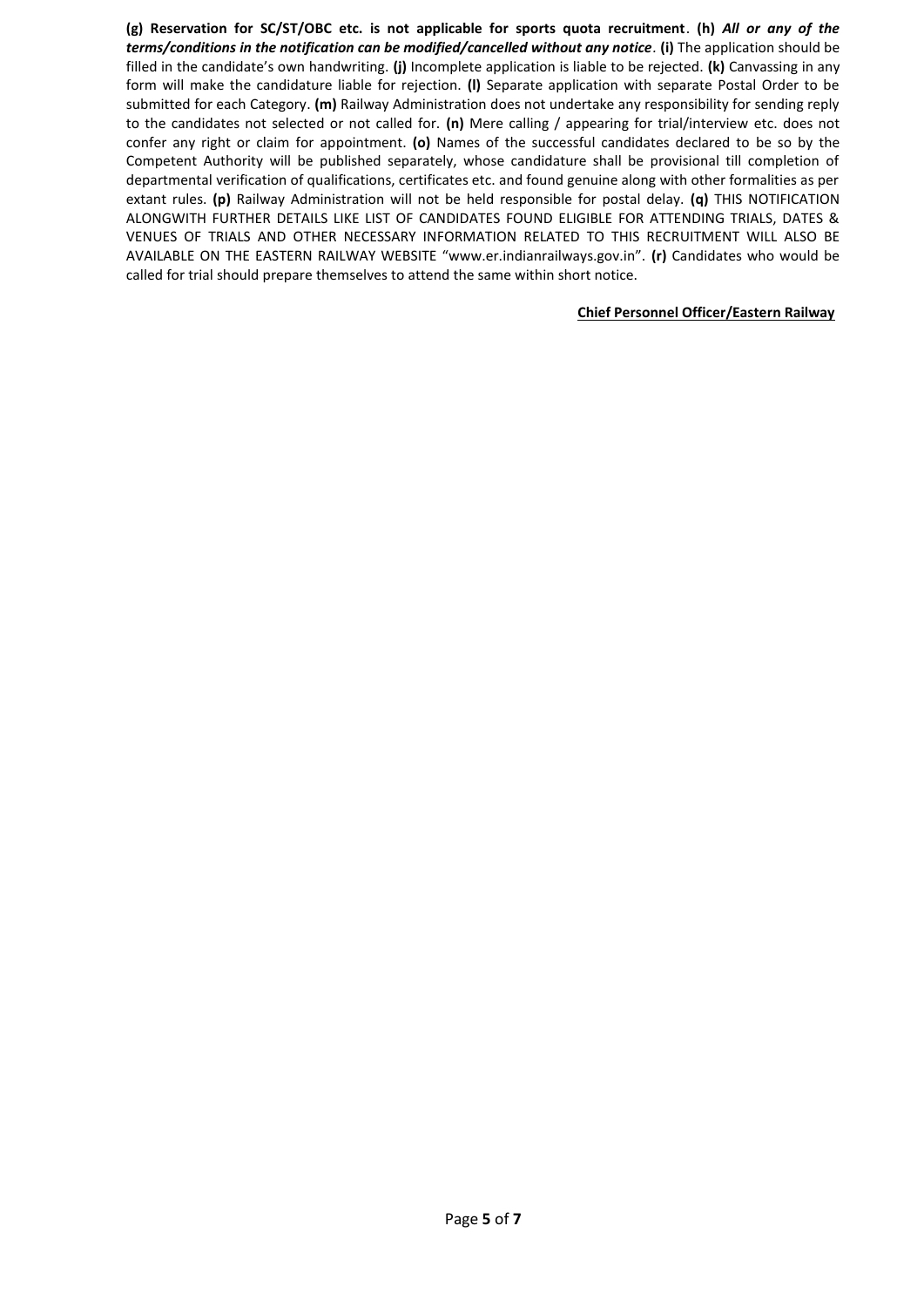# **APPLICATION FORMAT**

# **Application for recruitment against Sports Quota for the year 2016-17 (All entries to be filled up in Capital letters)**

| To   |          |                                                                                      |  |                                          |
|------|----------|--------------------------------------------------------------------------------------|--|------------------------------------------|
|      |          | The Chief Personnel Officer,                                                         |  |                                          |
|      |          | Eastern Railway Headquarters,<br>Eastern Railway Sports Association's (ERSA) Office, |  |                                          |
|      |          | 17, Netaji Subhas Road (Fairlie Place),                                              |  | Affix recent passport                    |
|      |          | Kolkata-700001.                                                                      |  | size photograph duly<br>signed with date |
| Sir, |          |                                                                                      |  | without cap or                           |
| Sub: |          |                                                                                      |  | coloured glass                           |
| Ref: |          |                                                                                      |  |                                          |
|      |          | dated                                                                                |  |                                          |
| 1    | Name     |                                                                                      |  |                                          |
|      |          |                                                                                      |  |                                          |
| 2.   | (a)      | Father's /Husband's Name                                                             |  |                                          |
|      | (b)      | Mother's Name:                                                                       |  |                                          |
| 3.   | (i)      | <b>Permanent Address</b>                                                             |  |                                          |
|      |          |                                                                                      |  |                                          |
|      |          |                                                                                      |  |                                          |
|      | (ii)     | <b>Present Address</b>                                                               |  |                                          |
|      |          |                                                                                      |  |                                          |
|      |          |                                                                                      |  |                                          |
|      |          |                                                                                      |  |                                          |
|      | (iii)    | Contact Telephone / Mobile No                                                        |  |                                          |
| 4.   |          | <b>Nearest Railway Station</b>                                                       |  |                                          |
| 5.   |          | Date of Birth                                                                        |  |                                          |
|      |          | (With attested copy of Age proof<br>document)                                        |  |                                          |
| 6.   | Sex      |                                                                                      |  |                                          |
| 7.   |          | Mark of identification                                                               |  |                                          |
|      |          | (Which are externally visible)                                                       |  |                                          |
| 8.   |          | Nationality                                                                          |  |                                          |
| 9.   | Religion |                                                                                      |  |                                          |
|      |          | 10. Educational Qualification                                                        |  |                                          |
|      |          | (With attested copies of certificates)                                               |  |                                          |
|      |          | 11. Community - General/SC/ST/OBC<br>(with attested copy of certificate for          |  |                                          |
|      |          | SC/ST/OBC)                                                                           |  |                                          |
|      |          | 12. Details of IPO                                                                   |  |                                          |
|      |          |                                                                                      |  |                                          |